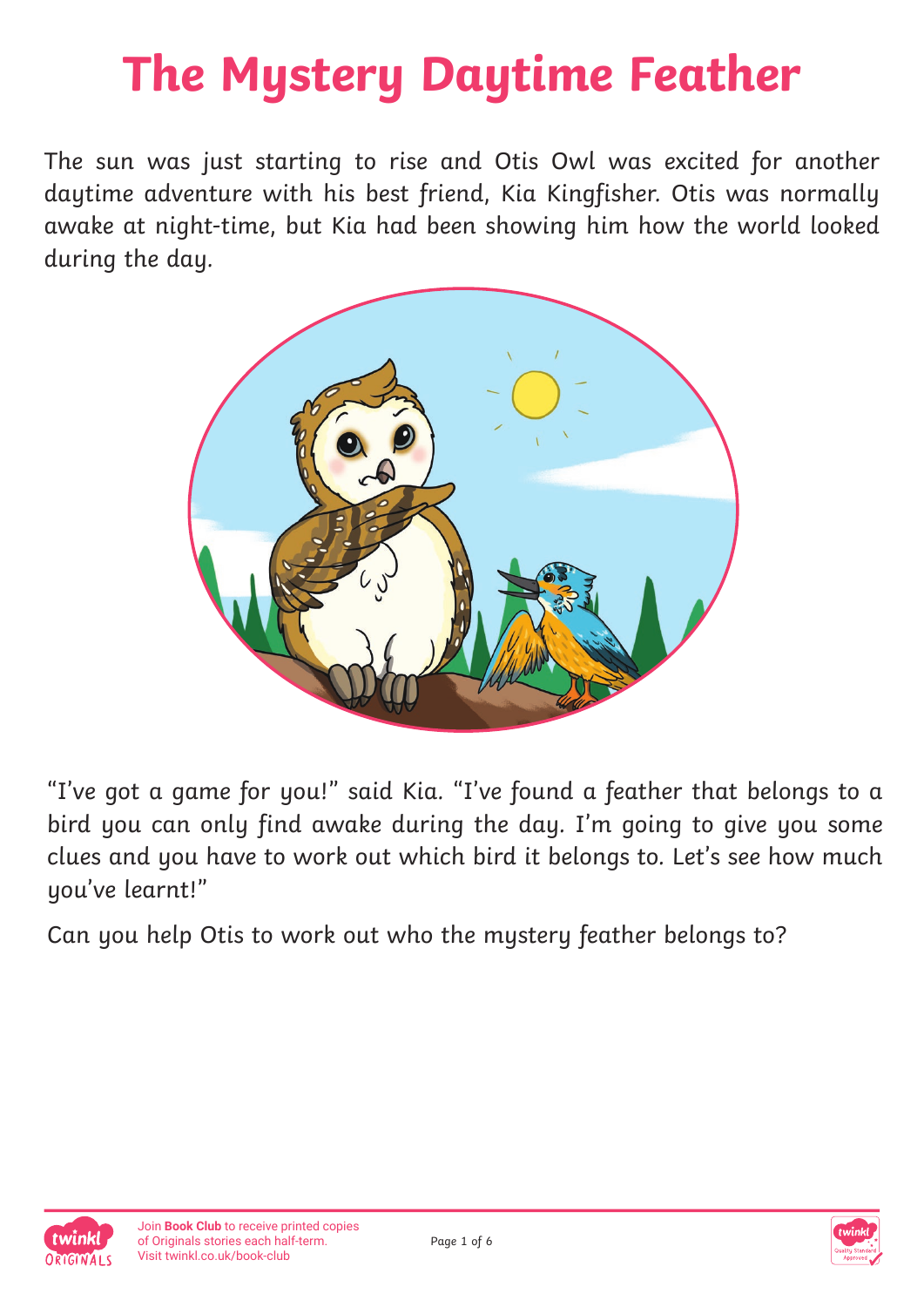| <b>Bird</b>                  | <b>Size</b> | <b>Feather Colour</b> | <b>Main Food</b> | Home       |
|------------------------------|-------------|-----------------------|------------------|------------|
| osprey                       | large       | white                 | fish             | tree       |
| dove                         | medium      | grey                  | seeds            | tree       |
| wood pigeon                  | medium      | grey                  | seeds            | woodland   |
| grouse                       | medium      | brown                 | insects          | grassland  |
| robin                        | small       | red                   | seeds            | hedgerow   |
| mallard                      | medium      | grey                  | seeds            | near water |
| lesser spotted<br>woodpecker | medium      | white                 | insects          | woodland   |
| blue tit                     | small       | yellow                | seeds            | hedgerow   |
| bullfinch                    | small       | red                   | seeds            | woodland   |
| pheasant                     | medium      | brown                 | seeds            | grassland  |
| starling                     | medium      | black                 | insects          | woodland   |
| buzzard                      | large       | brown                 | small animals    | tree       |
| heron                        | large       | white                 | fish             | tree       |
| magpie                       | medium      | black                 | small animals    | tree       |
| greenfinch                   | small       | yellow                | insects          | hedgerow   |
| cormorant                    | medium      | black                 | fish             | near water |

## **Mystery solved! The feather belongs to a .**



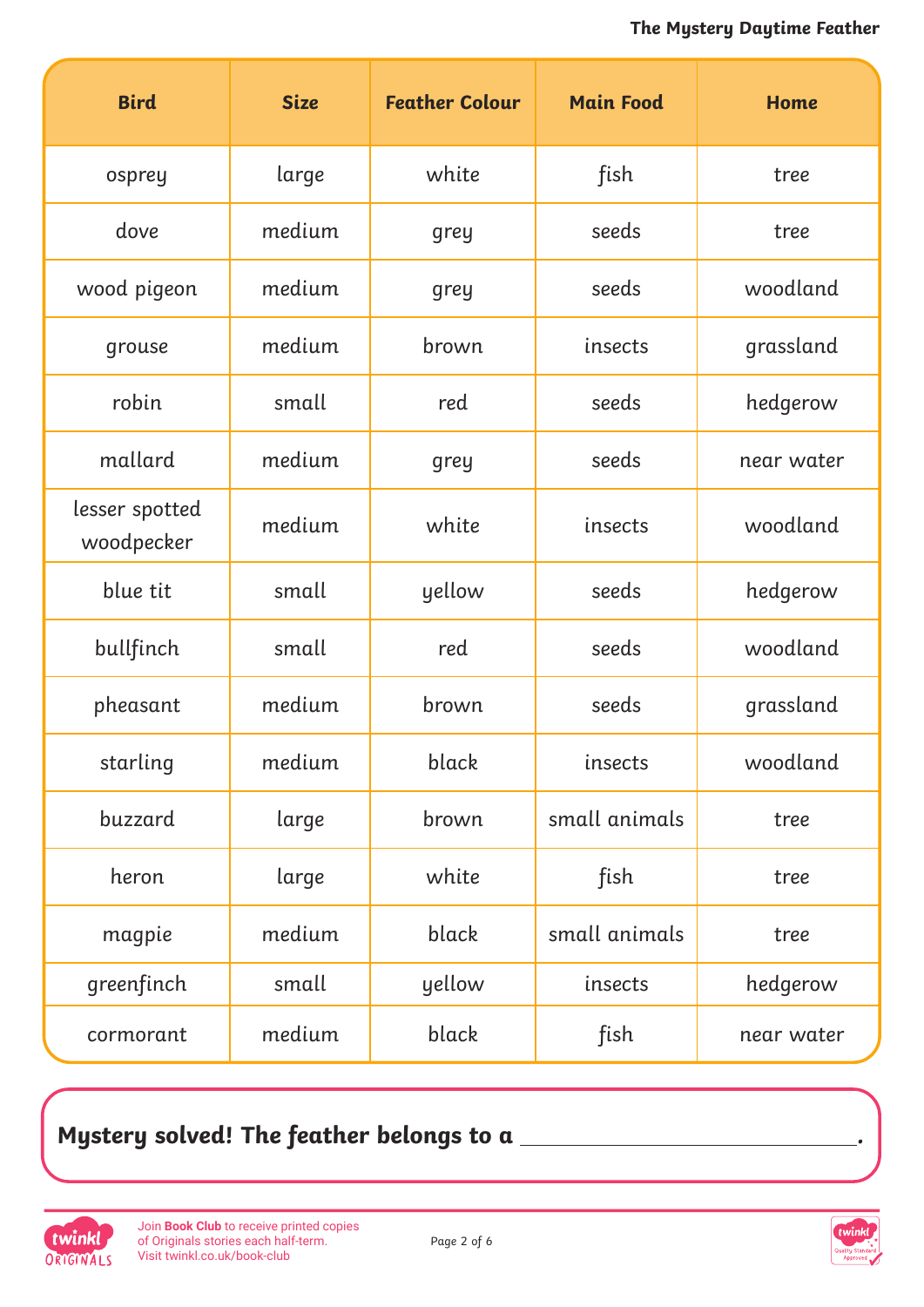# **Sorting Sizes**

### **Clue 1**

Kia has been keeping a record of the lengths of the feathers she finds. Help her to organise her findings and complete the table by adding the symbols for **greater than ( > ), less than ( < ) or equal to ( = ).** Then, count how many of each symbol you have used and use the key to find out the answer to clue number 1!

|  | $>$ , < or = |  |                    |                   |  |
|--|--------------|--|--------------------|-------------------|--|
|  | 12cm         |  |                    | 9 <sub>cm</sub>   |  |
|  | 6cm          |  |                    | 6cm               |  |
|  | 21cm         |  |                    | 1 <sub>cm</sub>   |  |
|  | 14cm         |  |                    | 14cm              |  |
|  | 3cm          |  |                    | 5cm               |  |
|  | 16cm         |  |                    | 16cm              |  |
|  | 30cm         |  |                    | 30cm              |  |
|  | More >       |  |                    | the bird is large |  |
|  | More <       |  |                    | the bird is small |  |
|  | More =       |  | the bird is medium |                   |  |

#### Answer: The mystery bird is \_



Join **Book Club** to receive printed copies [of Originals stories each half-term.](https://www.twinkl.co.uk/book-club) Visit twinkl.co.uk/book-club



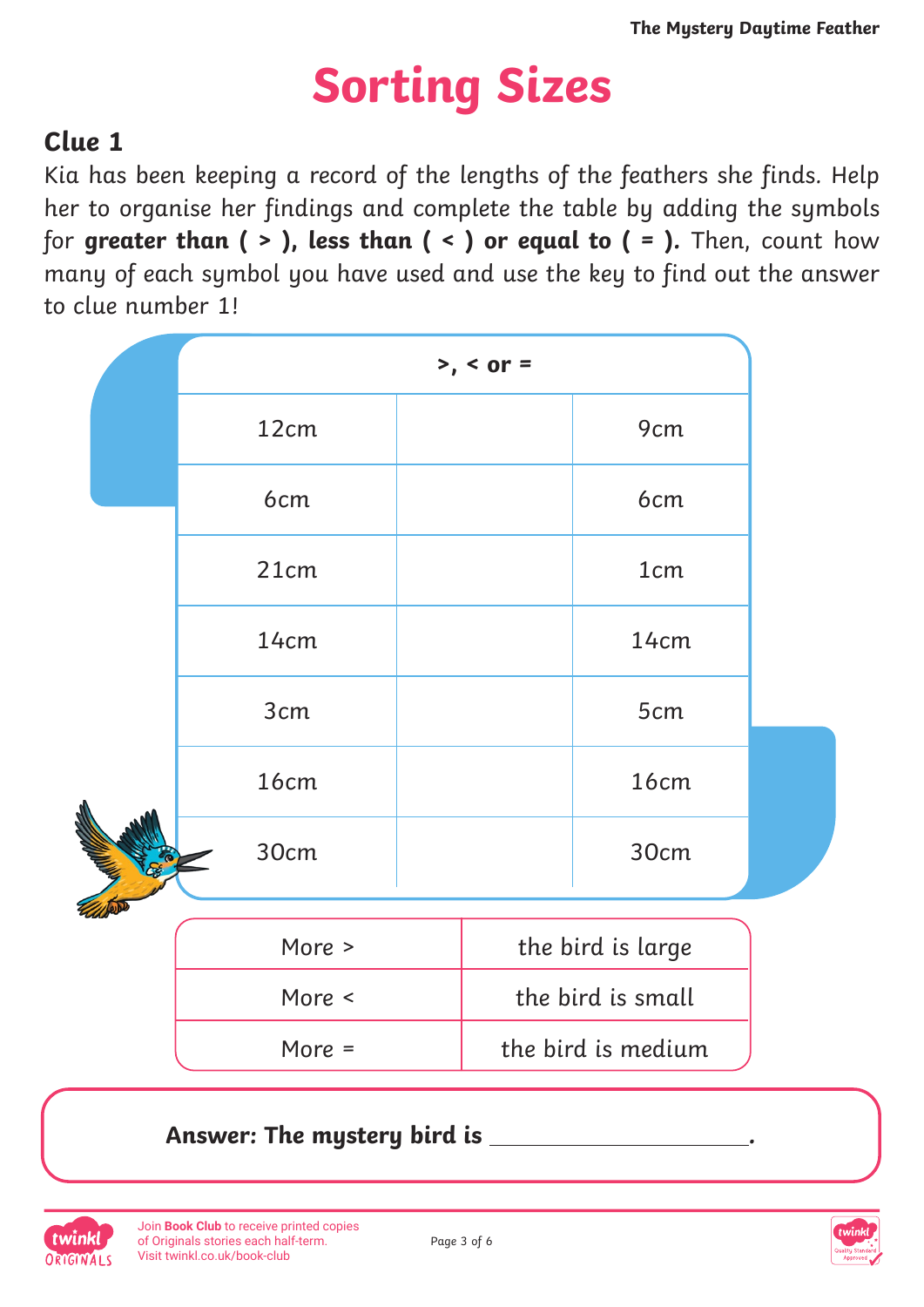# **Food Fractions**

## **Clue 2**

Different daytime birds like to eat different types of food. Follow the instructions below and circle the given fraction of each food. Then, count how many of each food you have circled. The one you have circled the most of is the food Kia's mystery bird likes to eat!



#### **Answer: The mystery bird eats .**



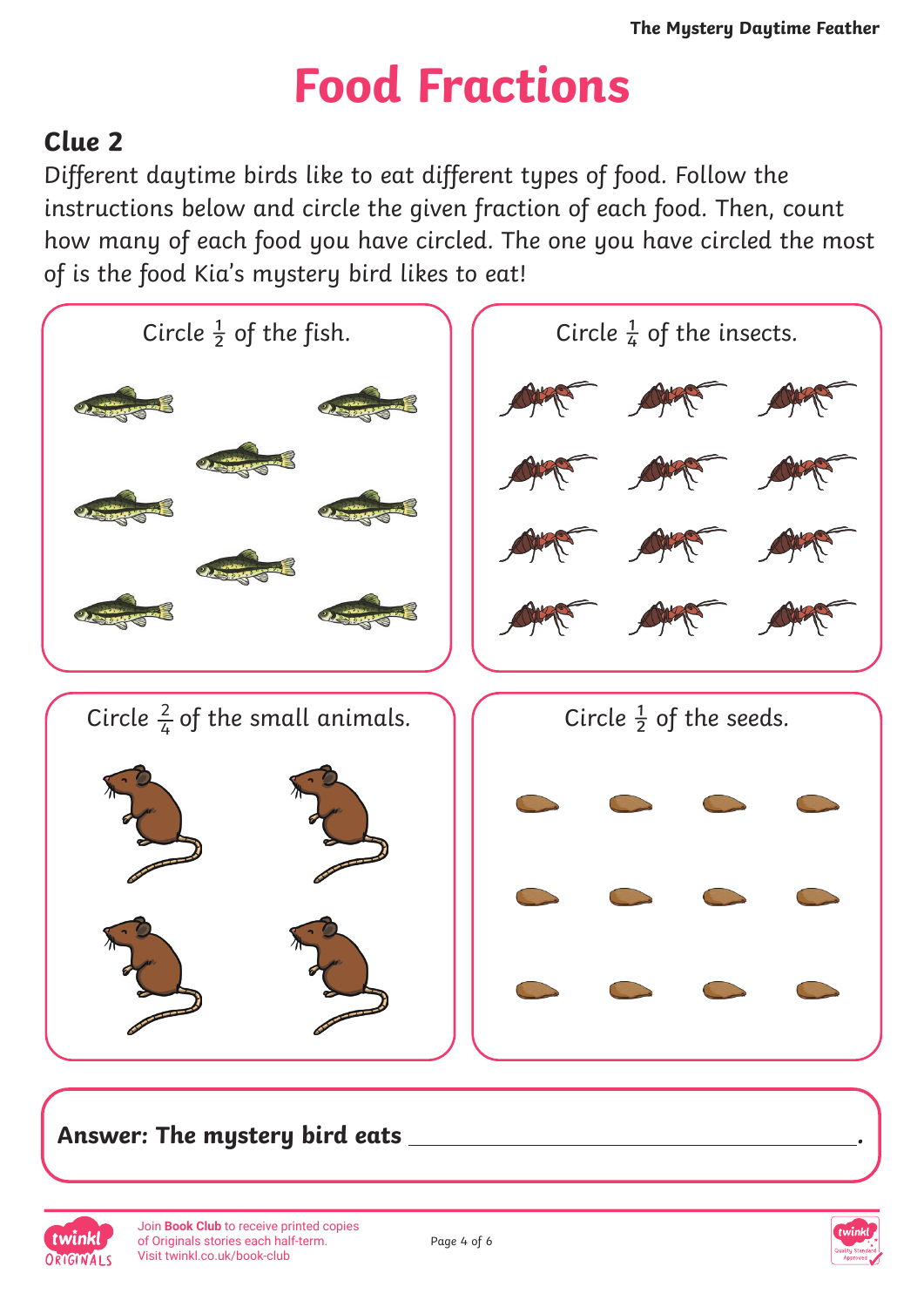# **A Colourful Code**

## **Clue 3**

Kia tells Otis she will help him with the third clue. "If you can complete these calculations, I'll show you the feather and you can see what colour it is!"



Complete the calculations by filling in the missing numbers. Then, using the key below, colour in the numbers you have used. Arrange the coloured words to make a sentence which will tell you the colour of the feather!

$$
\begin{array}{|c|c|c|c|c|}\n\hline\n16 + 24 & = & \\
\hline\n21 + & = & 29 \\
\hline\n35 + 15 & = & \\
\hline\n\end{array}\n\quad\n\begin{array}{|c|c|c|}\n\hline\n42 + & = & 52 \\
\hline\n42 + & = & 52 \\
\hline\n\end{array}
$$

| brown | yellow         | feathers | mystery |
|-------|----------------|----------|---------|
| 36    | 80             | 50       | 40      |
| has   | the            | had      | white   |
| 8     | 30             | 21       | 43      |
| bird  | black          | hair     | grey    |
| 10    | $\overline{2}$ | 19       | 5       |

**Answer: .**





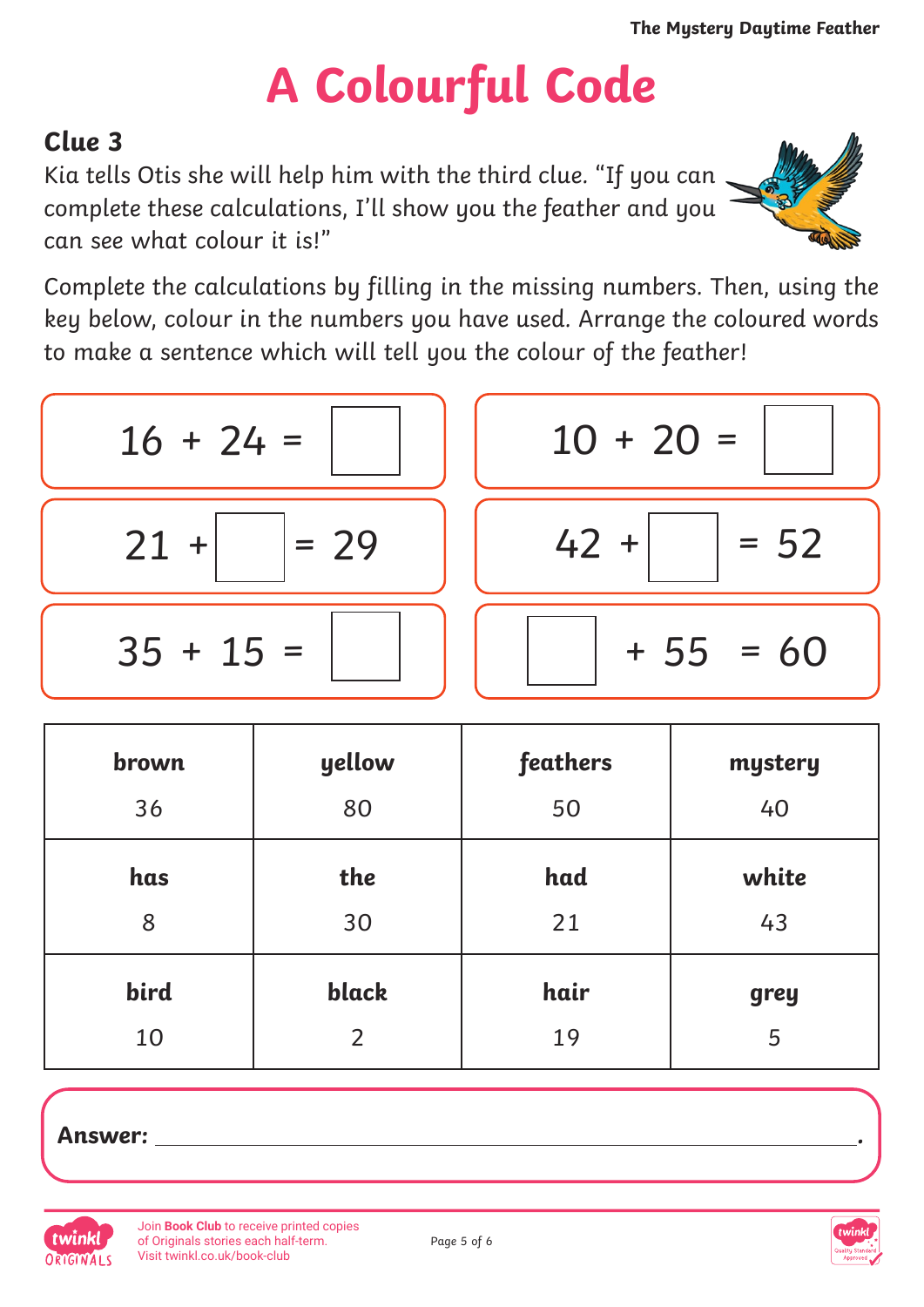$\mathbf{a}$ 

# **Stepping Stones**

### **Clue 4**

Otis and Kia's friend, Selma Shrew, needs help crossing the river. Help her to find a safe crossing by colouring in the **multiples of 5**. The path will lead you to the type of home the bird lives in.

| <b>START</b> | 42               | 17       | 21         | 63       |
|--------------|------------------|----------|------------|----------|
| 5            | 11               | 39       | 49         | 36       |
| 20           | 35               | 78       | 14         | 28       |
| 19           | 10               | 81       | 37         | 23       |
| 52           | 55               | 15       | 40         | 50       |
| 12           | $\boldsymbol{6}$ | 24       | 41         | 25       |
| grassland    | tree             | hedgerow | near water | woodland |





Join **Book Club** to receive printed copies [of Originals stories each half-term.](https://www.twinkl.co.uk/book-club) Visit twinkl.co.uk/book-club



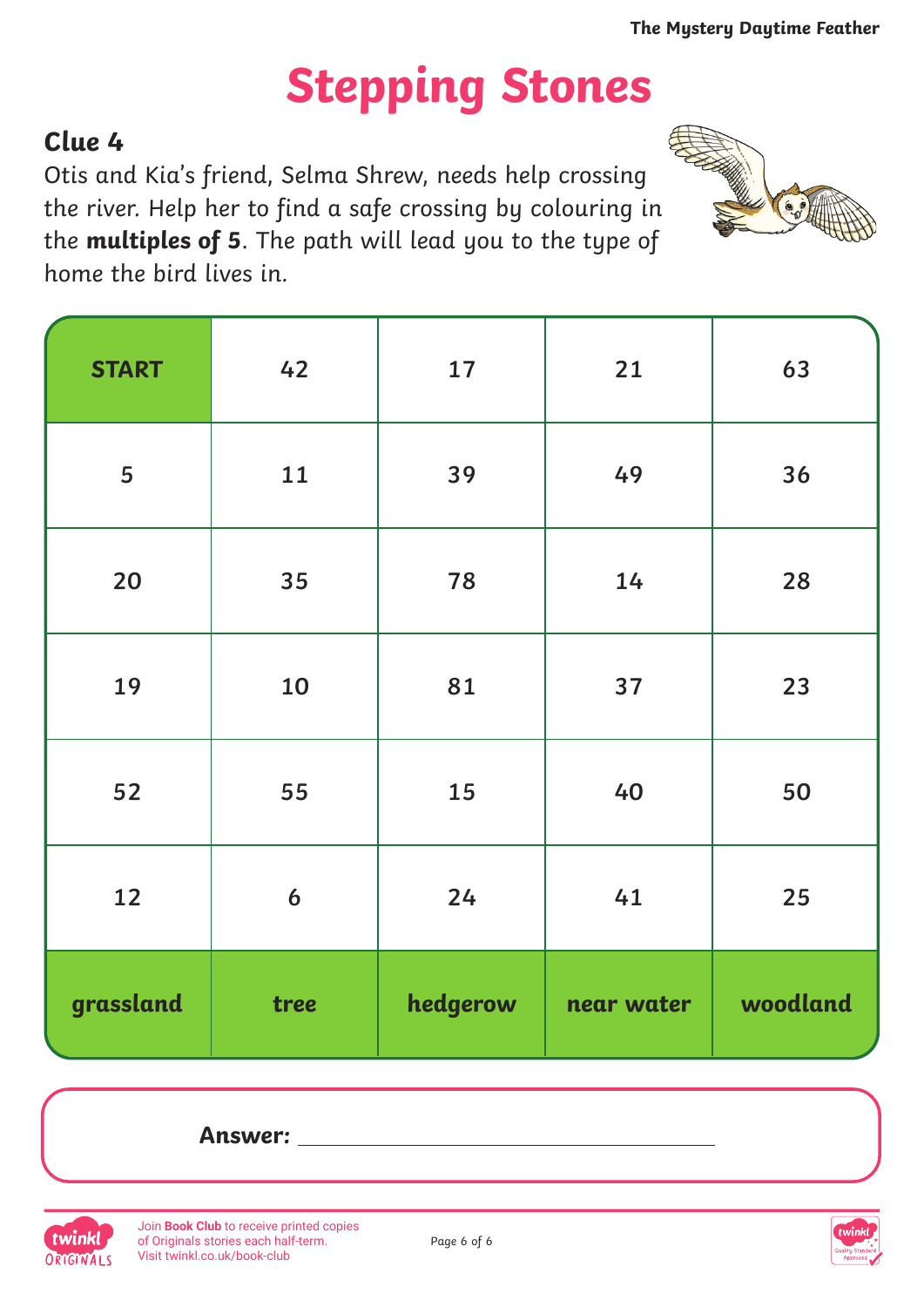# The Mystery Daytime Feather **Answers**

#### **Clue 1**

| $> 5$ , < or = |                       |                 |  |  |
|----------------|-----------------------|-----------------|--|--|
| 12cm           | $\blacktriangleright$ | 9cm             |  |  |
| 6cm            |                       | 6cm             |  |  |
| 21cm           | $\blacktriangleright$ | 1 <sub>cm</sub> |  |  |
| 14cm           |                       | 14cm            |  |  |
| 3cm            | $\blacktriangleleft$  | 5cm             |  |  |
| 16cm           |                       | 16cm            |  |  |
| 30cm           |                       | 30cm            |  |  |

#### **Answer: The mystery bird is medium.**



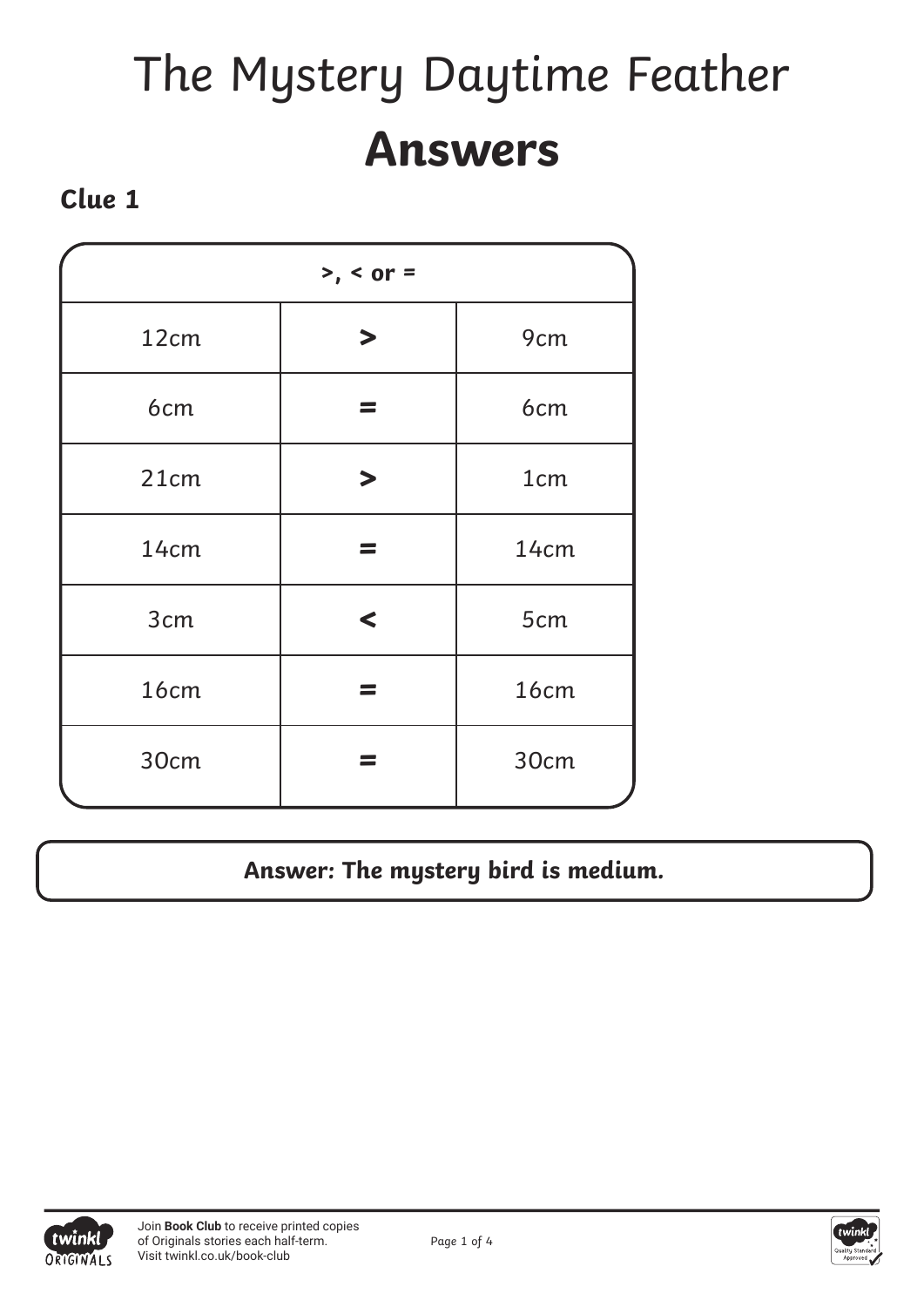#### **Clue 2**



**Answer: The mystery bird eats seeds.**



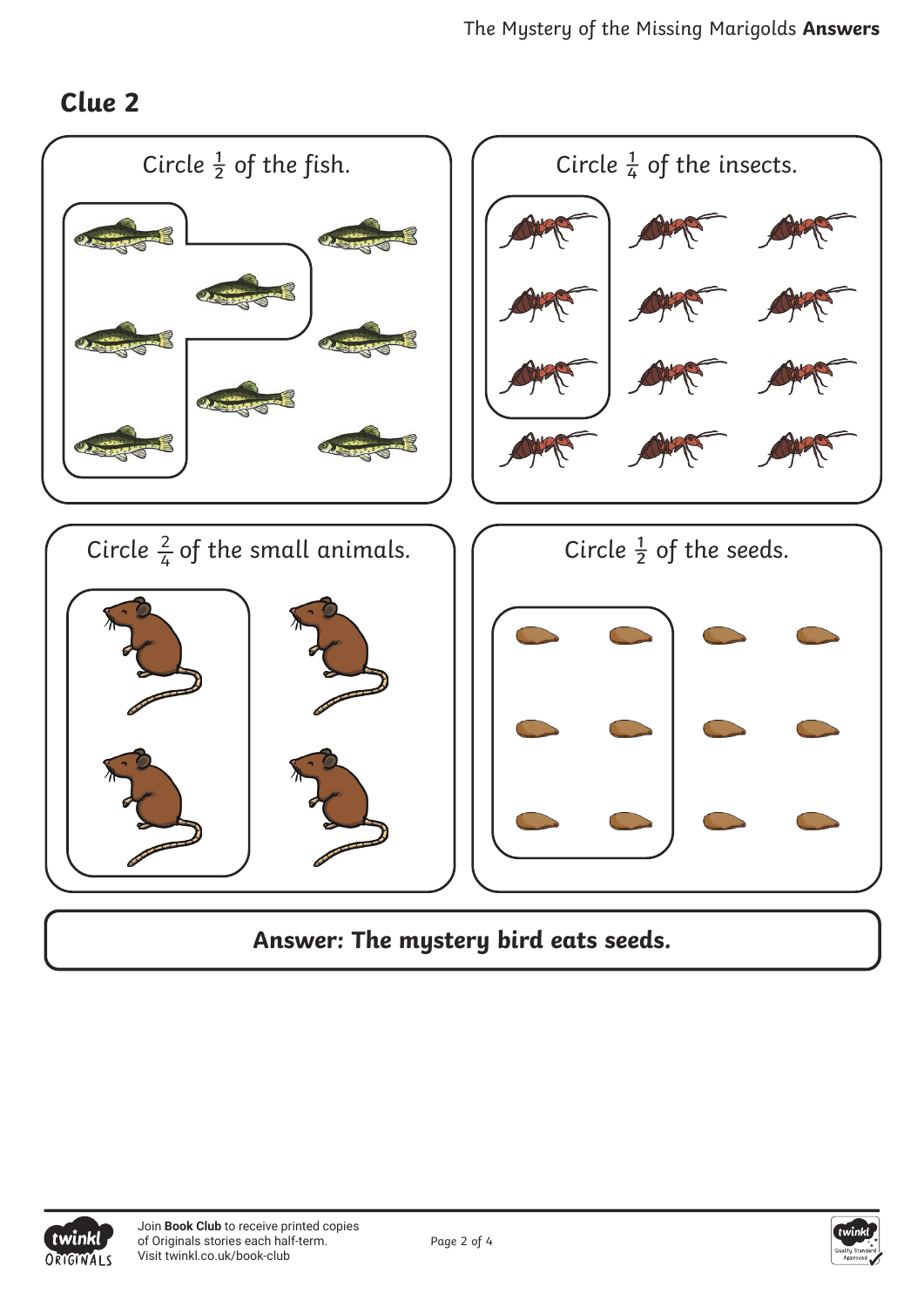**Clue 3**

| $16 + 24 = 40$    | $10 + 20 =  30 $ |
|-------------------|------------------|
| $21 +   8   = 29$ | $42 +  10  = 52$ |
| $35 + 15 =  50 $  | $+ 55 = 60$      |

| brown | yellow | feathers | mystery |
|-------|--------|----------|---------|
| 36    | 80     | 50       | 40      |
| has   | the    | had      | white   |
| 8     | 30     | 21       | 43      |
| bird  | black  | hair     | grey    |
| 10    | 2      | 19       | 5       |

## **Answer: The mystery bird has grey feathers.**